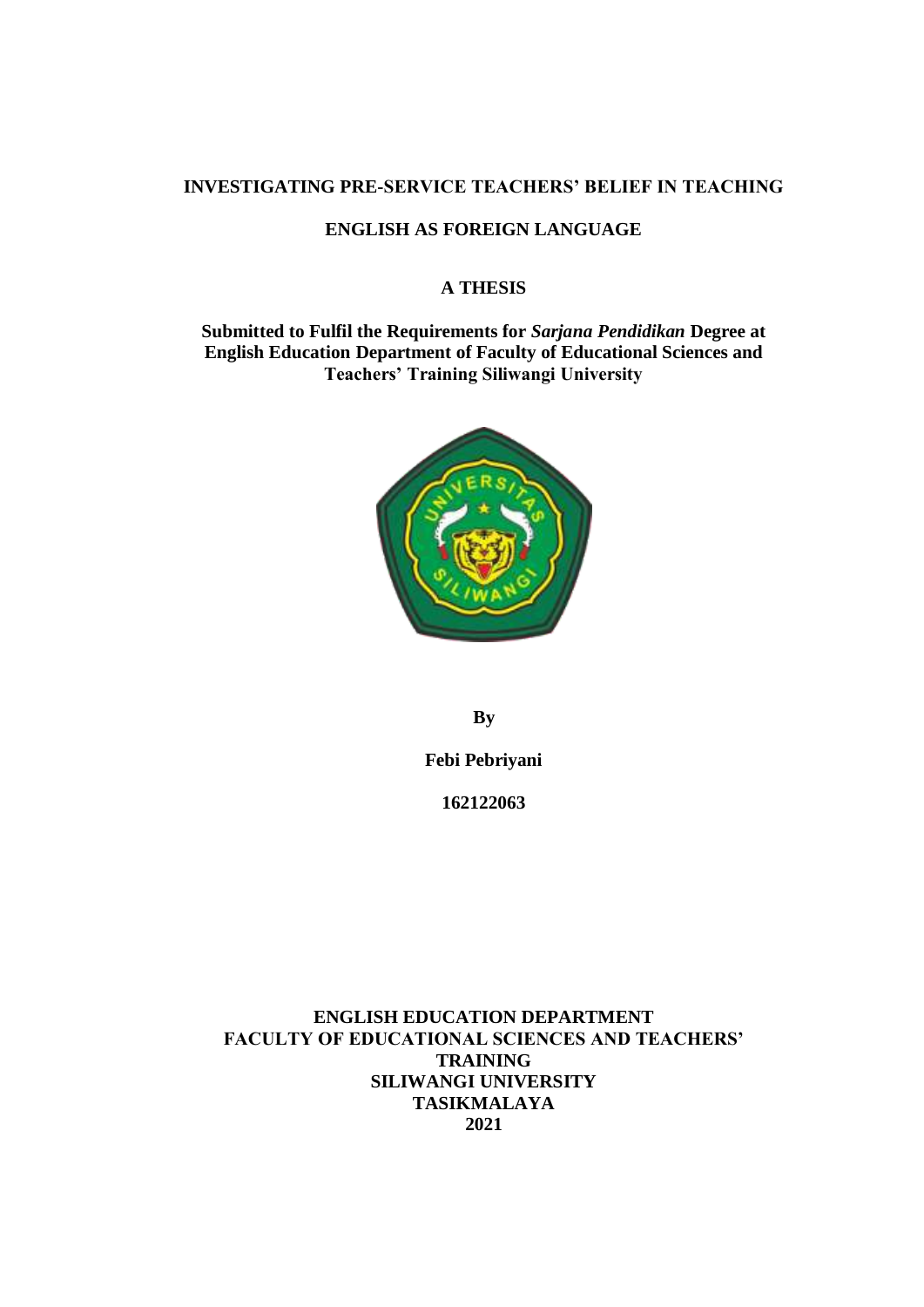## **APPROVAL SHEET**

### **INVESTIGATING PRE-SERVICE TEACHERS' BELIEF IN TEACHING ENGLISH AS FOREIGN LANGUAGE**

#### **FEBI PEBRIYANI 162122063**

Approved by:

Supervisor I,

Fera Sulastri, S.Pd., M.Pd. NIDN. 0031128502

Supervisor II,

 $\cdot$ 

Arini Nurul Hidayati, S.Pd., M.Pd. NIDN. 0406048801

Assigned by:

Dean of *FKIP* Siliwangi University Tasikmalaya,

*Dr.* **H. Cucu Hidayat,** *M. Pd. NIDN.* **0009046301**

Head of English Education Department of *FKIP* Siliwangi University Tasikmalaya,

**Yusup Supriyono,** *M. Pd. NIDN.* **0405117502**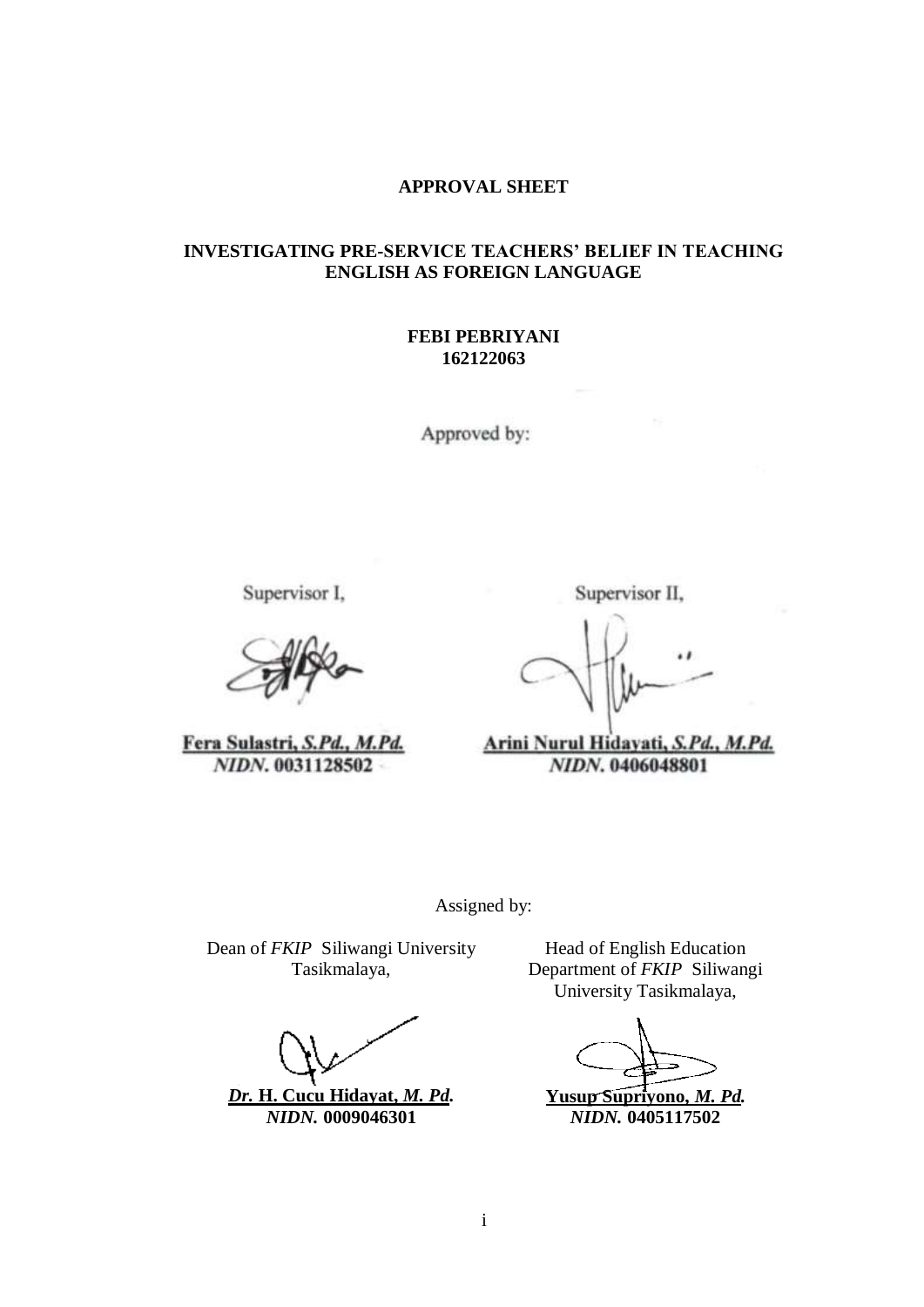## **INVESTIGATING PRE-SERVICE TEACHERS' BELIEF IN TEACHING**

### **ENGLISH AS FOREIGN LANGUAGE**

#### **FEBI PEBRIYANI 162122063**

This thesis has been defended in front of the Examiners on January 26, 2021 The Examiners:

Examiner I,

**Fera Sulastri,** *M. Pd. NIDN.* **0031128503**

Examiner II,

**Arini Nurul Hidayati,** *M. Pd. NIDN.* **0406048801**

Examiner III,

**Dra. Dede Pertamana,** *M. Pd. NIDN.* **0429076101**

Examiner IV,

**Neni Marlina,** *M.Pd***.** *NIDN***. 0415128105**

Examiner V,

**Melisa Sri,** *M. Pd. NIDN.* **0402018202**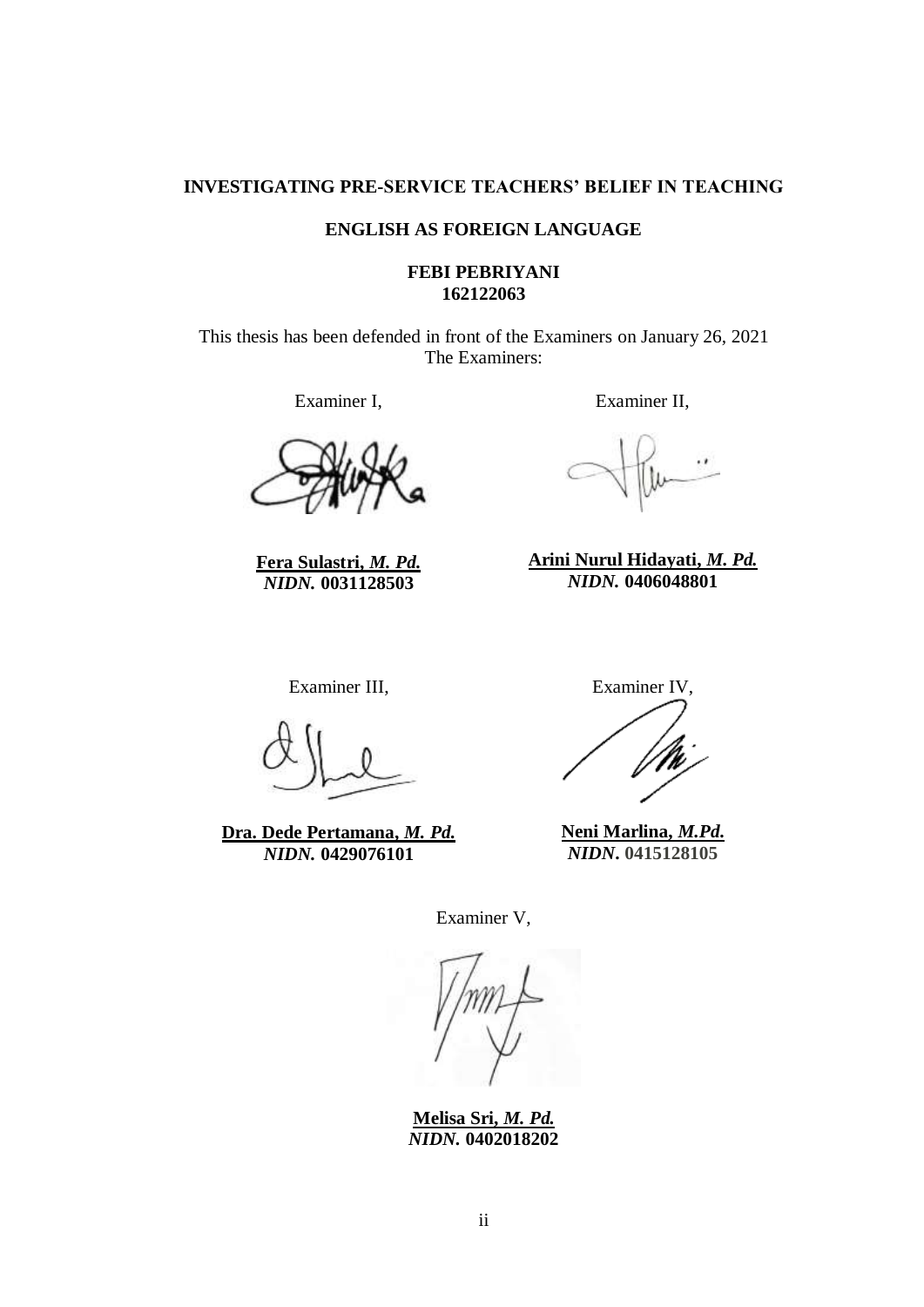## **PERNYATAAN**

Dengan ini saya menyatakan bahwa skripsi yang berjudul "*Investigating Pre-Service Teachers' Belief in Teaching English as Foreign Language*" beserta seluruh isinya adalah sepenuhnya karya saya sendiri dan saya tidak melaksanakan penjiplakan atau pengutipan dengan cara-cara yang tidak sesuai dengan etika keilmuan. Atas pernyataan ini saya siap menanggung konsekuensi atau sanksi terhadap etika keilmuan atau ada klaim dari pihak lain terhadap keaslian skripsi ini.

Tasikmalaya, Januari 2021

Yang membuat pernyataan,



Febi Pebriyani **NPM. 162122063**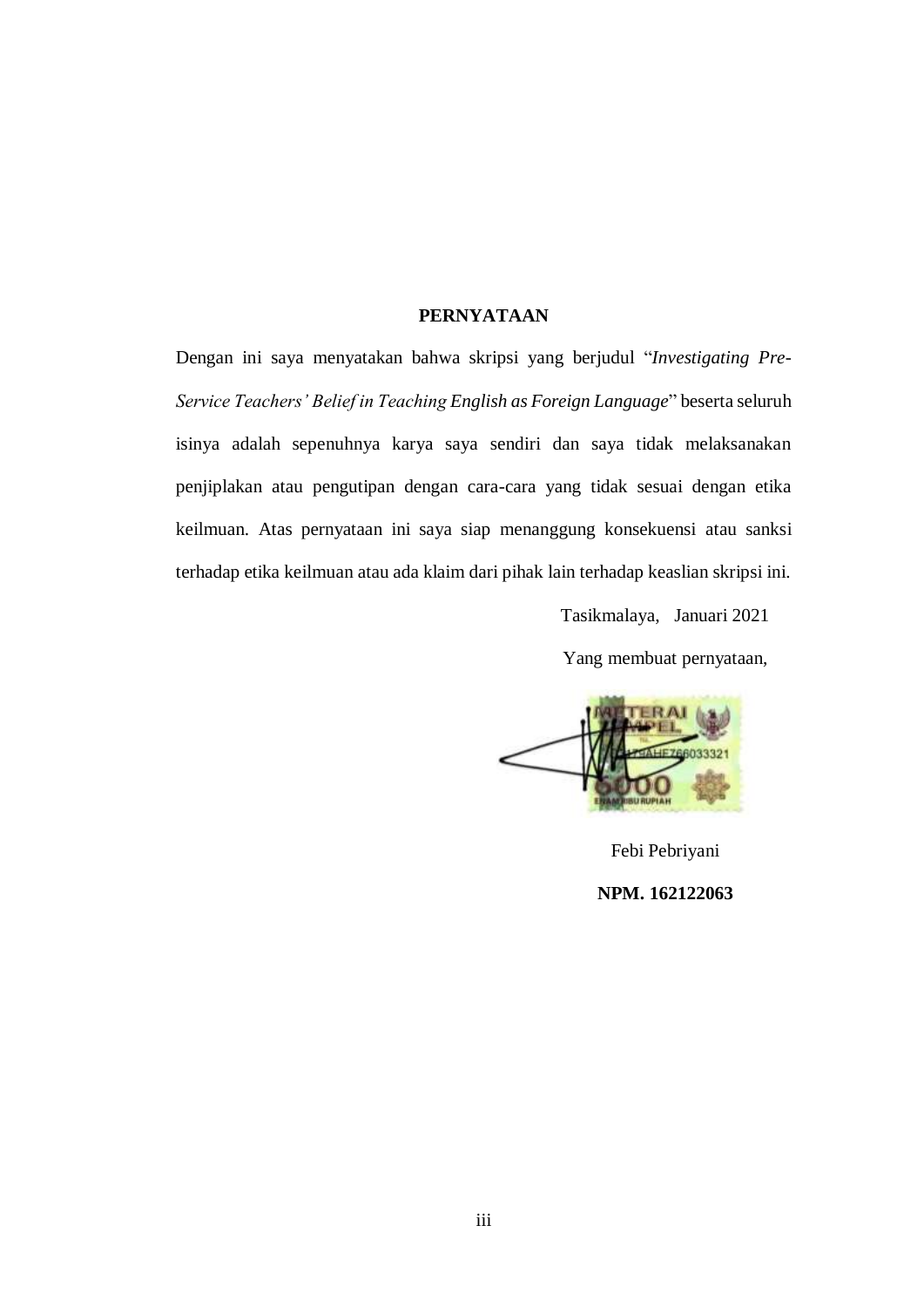### **ABSTRAK**

Febi Pebriyani. 2020. *Investigating Pre-Service Teachers' Belief in Teaching English as Foreign Language***.** Pendidikan Bahasa Inggris, Fakultas Keguruan dan Ilmu Pendidikan, Universitas Siliwangi, Tasikmalaya.

Calon guru mendapatkan keyakinan mengajar dari pengalaman megajar dan belajar yang pernah mereka lakukan di dalam kelas atau buku dan teori. Mereka mendapatkan teori bealajar dari mengikuti kelas di universitas dan pengalaman mengajar yang mereka dapatkan dari program yang dilaksanakan selama dua bulan. Beberapa peneliti mengungkapkan bahwa adanya pengaruh dari keyakinan mengajar seorang guru terhadap cara mereka mengajar di dalam kelas, maka dari itu melakukan penelitian tentang keyakinan seorang guru dianggap penting. Untuk mendapatkan pemahaman yang utuh peneliti melakukan penelitian untuk menginvestigasi keyakinan calon guru. Data dikumpulkan dengan menggunakan wawancara semi terstruktur dengan tiga mahasiswa akhir dari program studi Bahasa Inggris. Penulis menggunakan *thematic analysis* dalam menganalisa data wawancara. Data penelitian menunjukan tiga tema besar mengenai peran guru, metode mengajar dan pengaruh karakteristik siswa pada metode mengajar. Hasil pelenitian menyajikan pandangan secara empiris mengenai keyakinan mahasiswa calon guru terhadap mengajar sesuai dengan faktor yang mereka alami di lapangan. Hasil penelitian dapat berkonstribusi dalam memfasilitasi tentang pemikiran kerangka efektif dalam mengajar di dalam kelas.

#### **Kata kunci: calon guru, keyakinan mengajar, praktik mengajar.**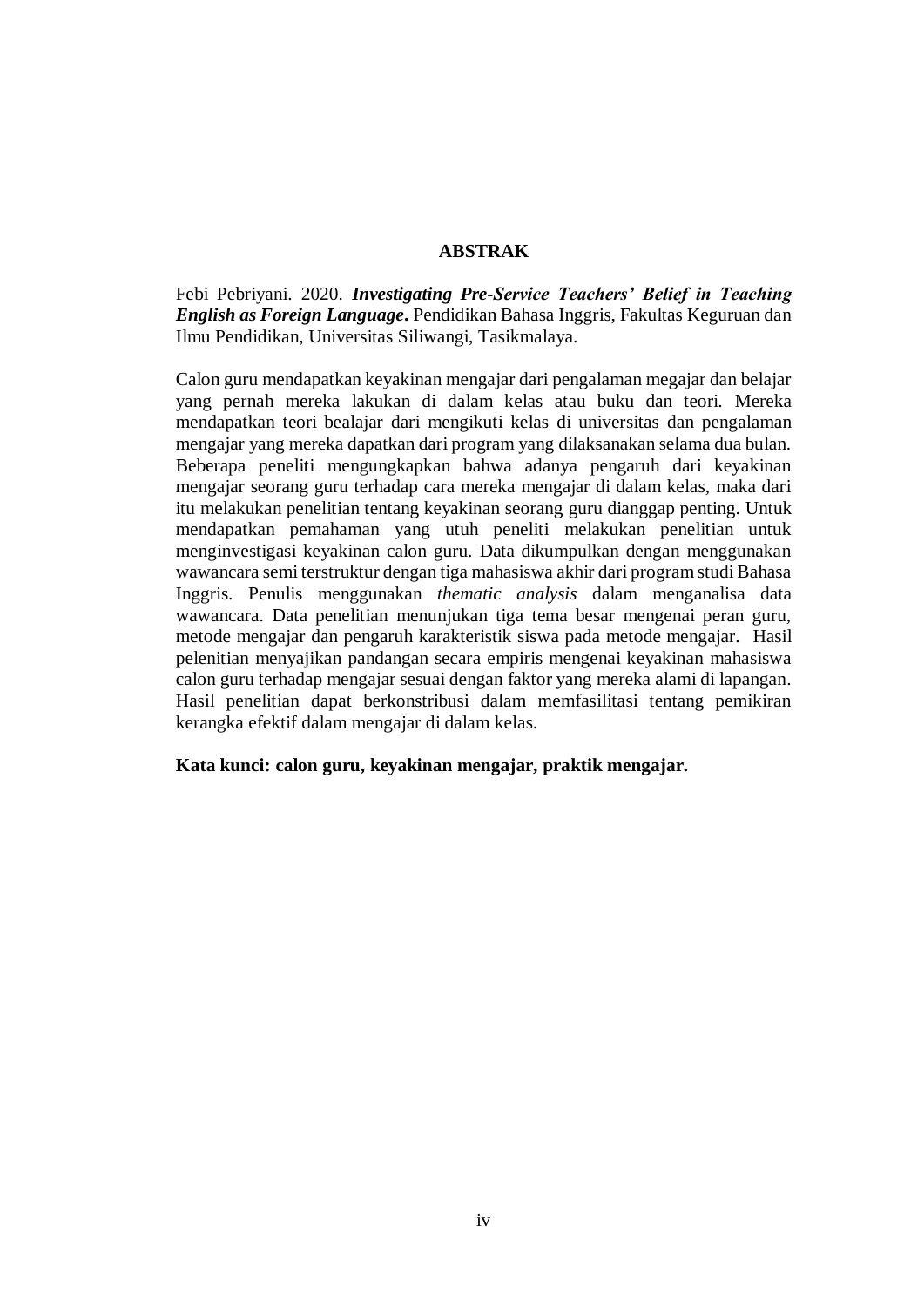### **ABSTRACT**

Febi Pebriyani. 2020. **Investigating Pre-Service Teachers' Belief in Teaching English as Foreign Language.** English Education Department, Faculty of Educational Sciences and Teachers' Training, Siliwangi University, Tasikmalaya.

The pre-service teachers' experiences in learning and teaching are interpreted into pre-service teachers' belief. The researchers argued that belief in teaching influences the pre-service teachers on how they act in the classroom. Due to that investigating the pre-service teachers' beliefs in teaching has been motivated necessarily. However, in making a better understanding of belief in teaching, this research endeavours to investigate pre-service teachers' belief in context of teaching English as a foreign language. The data collected with semi-structured interview to three final year students in English Department. The researcher used thematic analysis to analyse the data. The data showed the participants' belief in teaching, those are include their judgement about teacher roles, teaching method and the effect of students' characteristic toward the method of teaching. The data suggested empirical insight in a context to situate pre-service teacher instruction and conceptual growth which contributed to facilitate the construction of more effective frameworks for thinking about classroom practice.

**Key words: pre-service teacher, teaching belief, teaching practice.**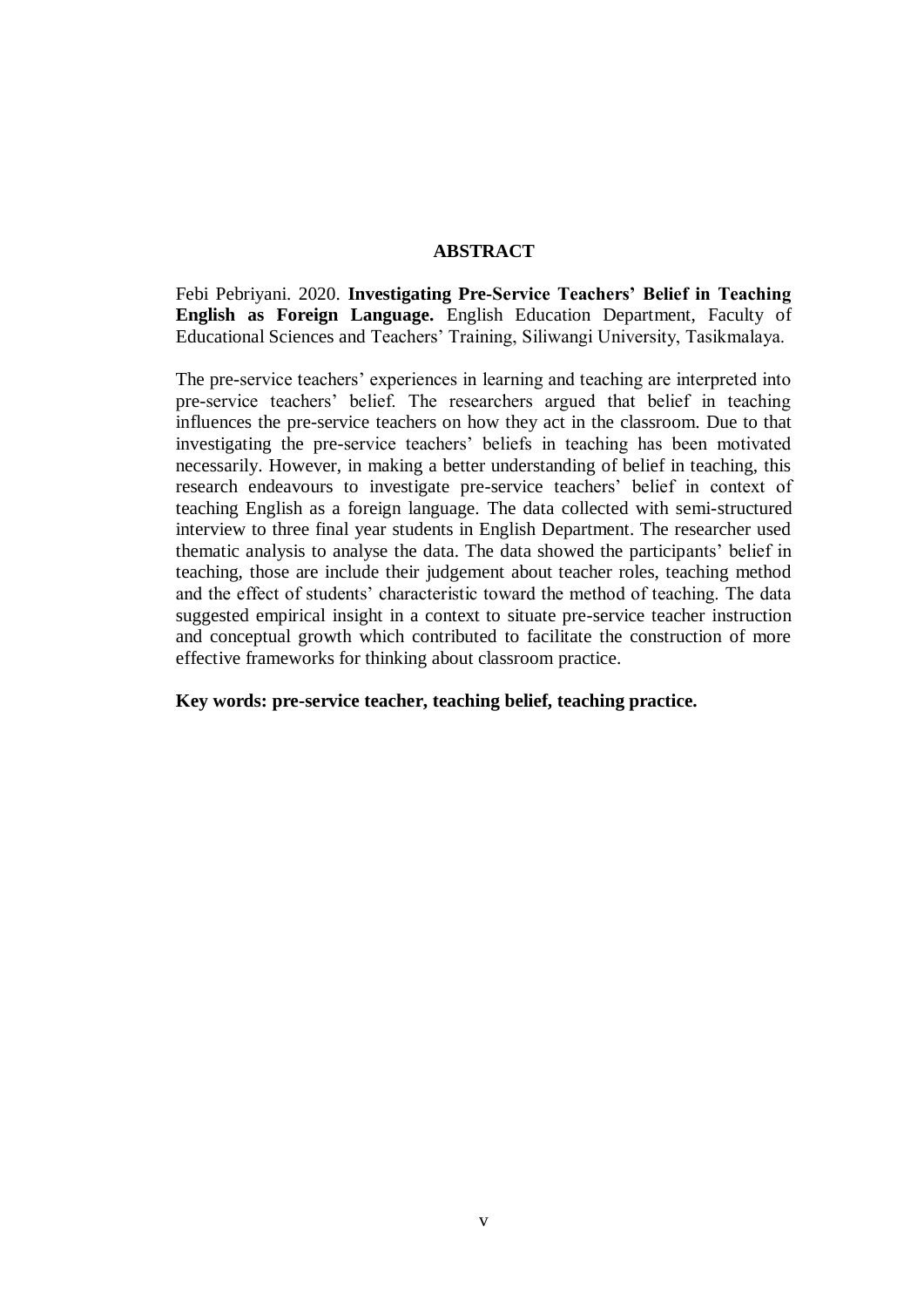### **PREFACE**

All praises are to Allah *swt*., the highest, the creator of the universe. Because of His grace, I am able to finish my thesis entitled *"*Investigating Preservice Teachers' Belief in Teaching English as Foreign Language*"*. This thesis is submitted to fulfil the requirements for *Sarjana Pendidikan* degree at English Education Department of Faculty of Educational Sciences and Teachers' Training Siliwangi University.

This research described the pre-service teachers' belief in teaching EFL that involves their judgment about teachers' role, the effective method of teaching and the influence of students' characteristics toward the teaching method. The data of the study contributes to facilitate the construction of more effective frameworks for thinking about classroom practice that may inspire the reader.

I welcome suggestions and constructive criticism from the readers to improve my writing. I hope that this proposal can be useful and gives advantages both for the writer and the readers.

Tasikmalaya, January 2021

Febi Pebriyani *NPM*: 162122063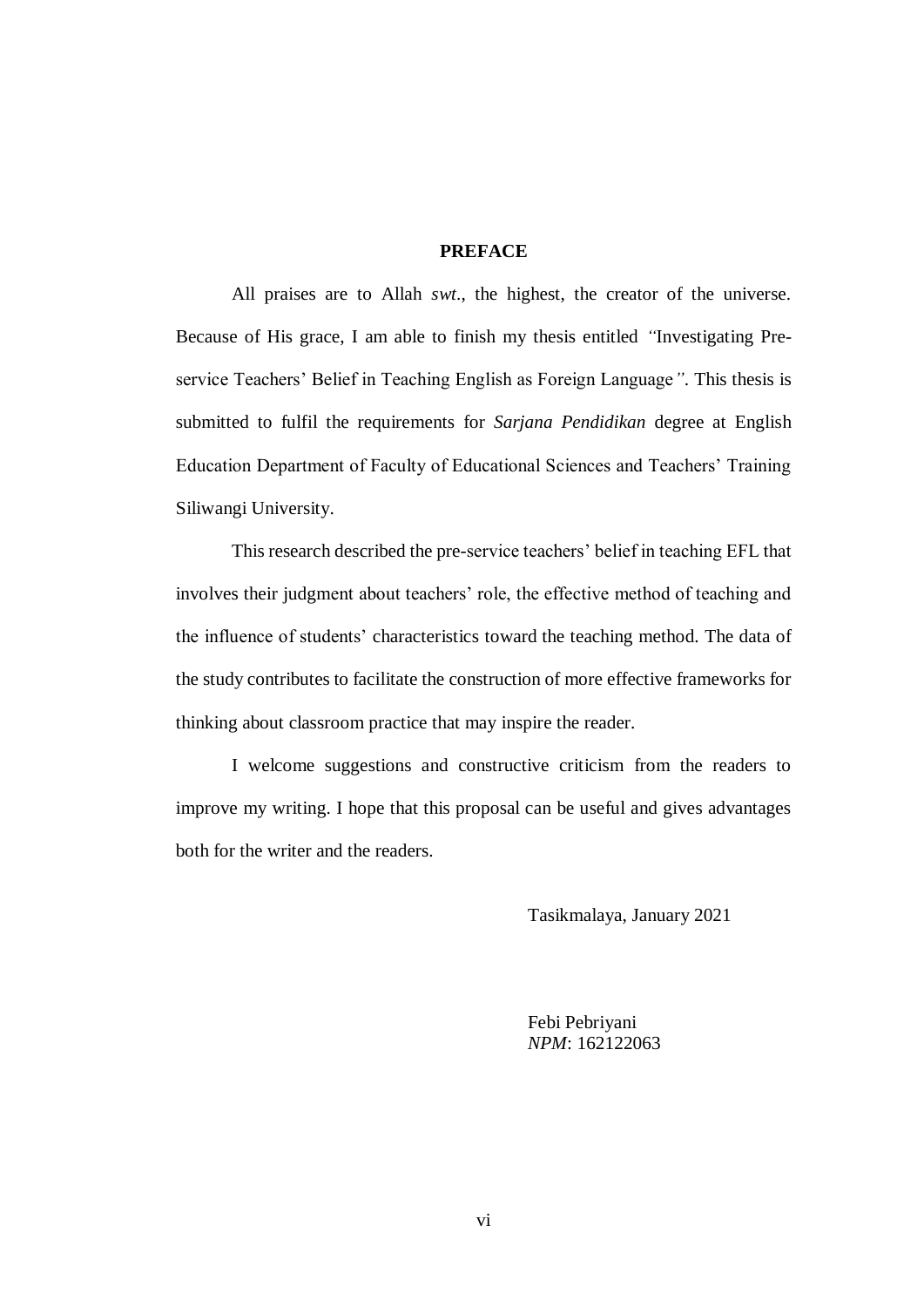#### **ACKNOWLEDGEMENT**

One of my incredible moments in my life is when I found many supports from all people around me, they made me believe that I am able to finish this thesis. Hereby, I proudly express millions of thanks to these following people:

1. Head of English Education Department of Faculty of Educational Sciences and Teachers' Training of Siliwangi University, Tasikmalaya;

2. Fera Sulastri, *S.Pd., M.Pd.* as my first supervisor;

3. Arini Nurul Hidayati, *S.Pd., M.Pd*. as my second supervisor;

4. All of lecturers of English Education Department of Faculty of Educational Sciences and Teachers' Training of Siliwangi University, Tasikmalaya;

5. My parents for their prayer, support and endless love which make me stronger than I am before;

6. Della Putri Kandilla, Acep Gafar Auliya, Andi M. Maulana and Bian Candra G., my closest friends who give me endless support which leads me to reach this step of my life;

7. My partners in the teaching program, Della, Widhi and Gita. They gave me hope and ideas which made this thesis finished, thank you very much;

8. My beloved human being, Lee Taeyong. Your music accompanied every process of this thesis. Thank you very much for existing and making music;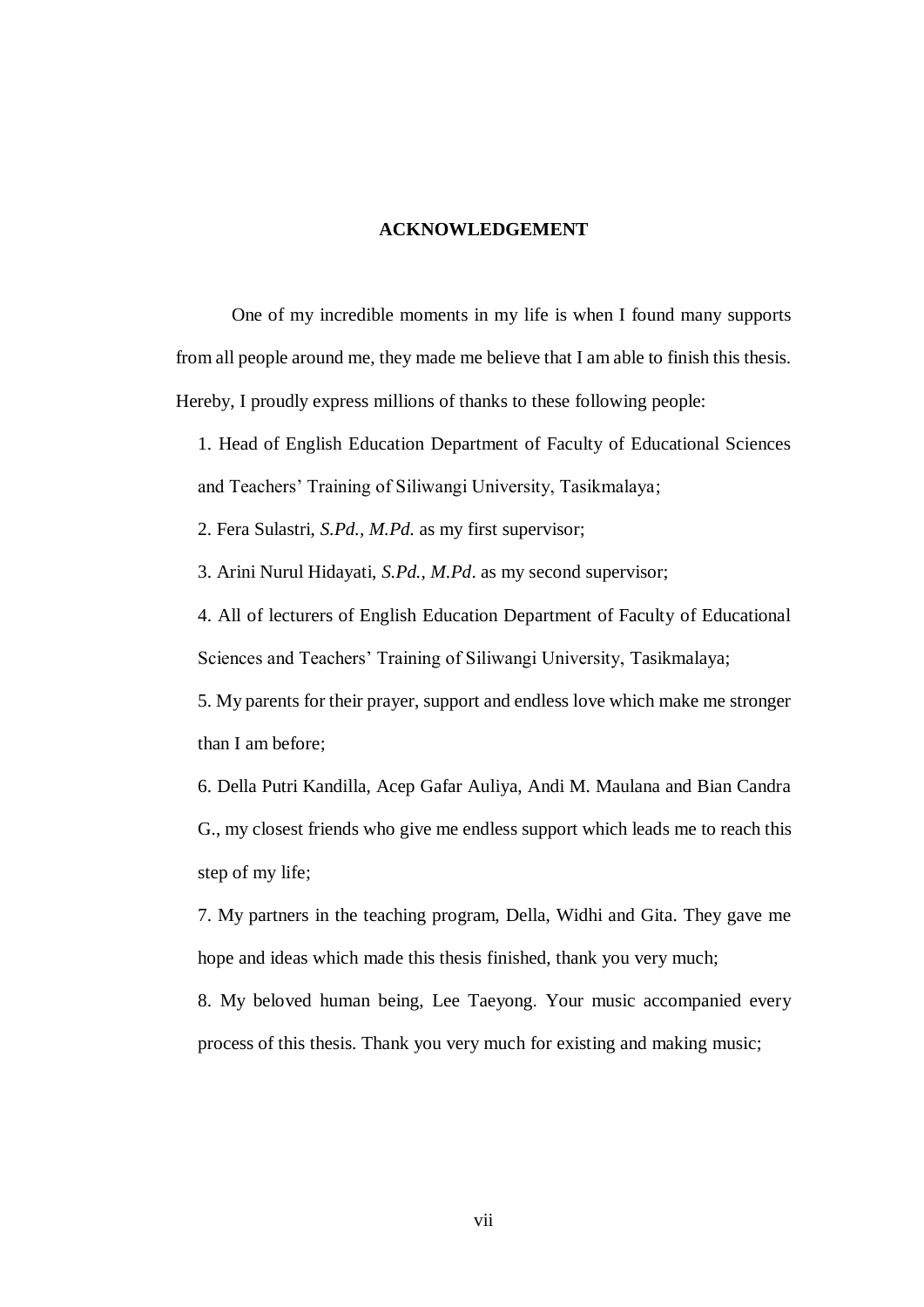9. My classmate, Bumble-bee 2016. We started the journey together, passed all the up and down in this department. Thank you for all the moments we had shared;

Finally, I would like to express my gratitude for all the people who gave a lot of contribution to this thesis. I apologize because I cannot mention you one by one, but I am very grateful for your help, thank you.

Tasikmalaya, January 2021

The Writer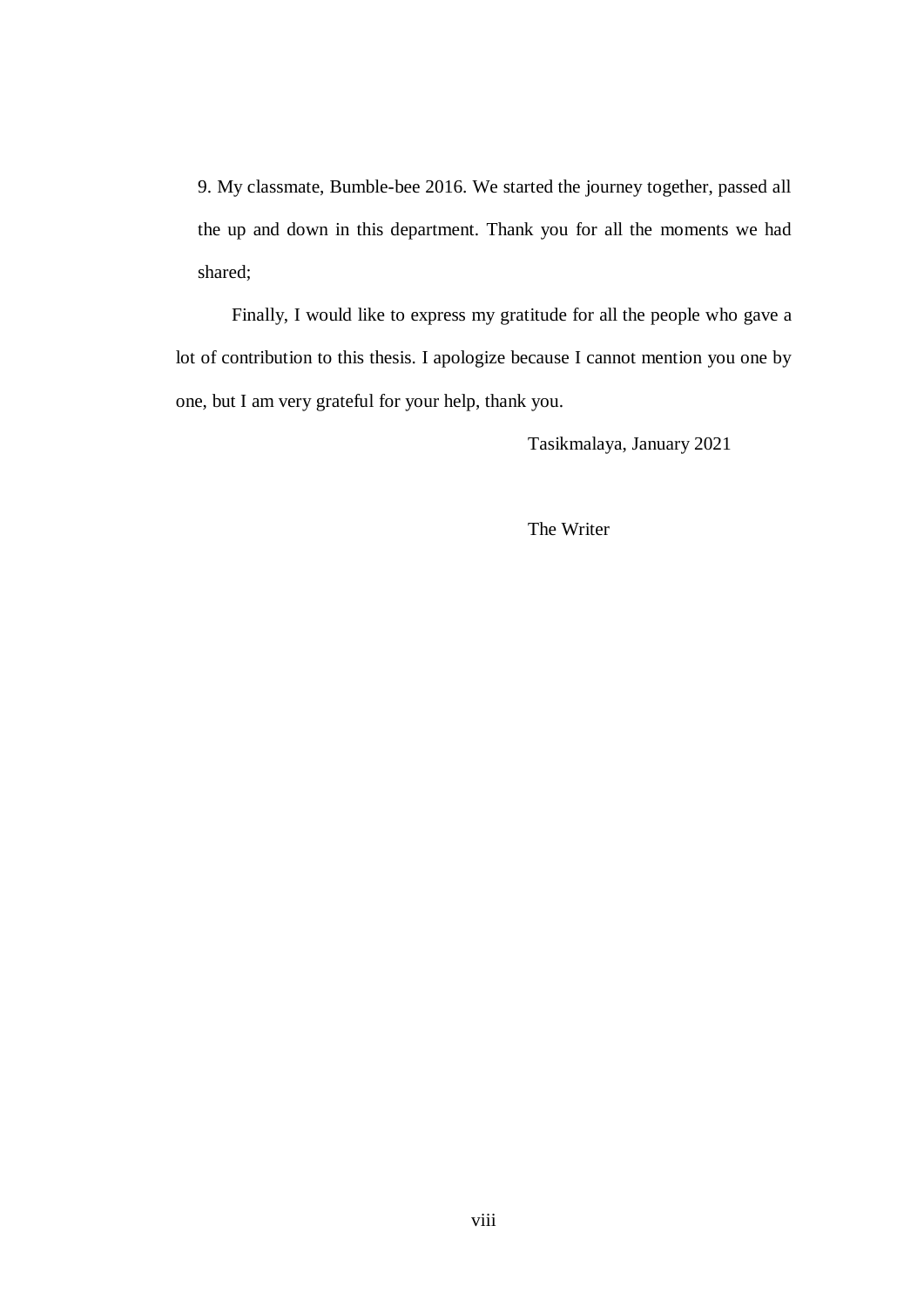# **TABLE OF CONTENTS**

| $\mathbf{A}$ |
|--------------|
| <b>B.</b>    |
| $C_{\cdot}$  |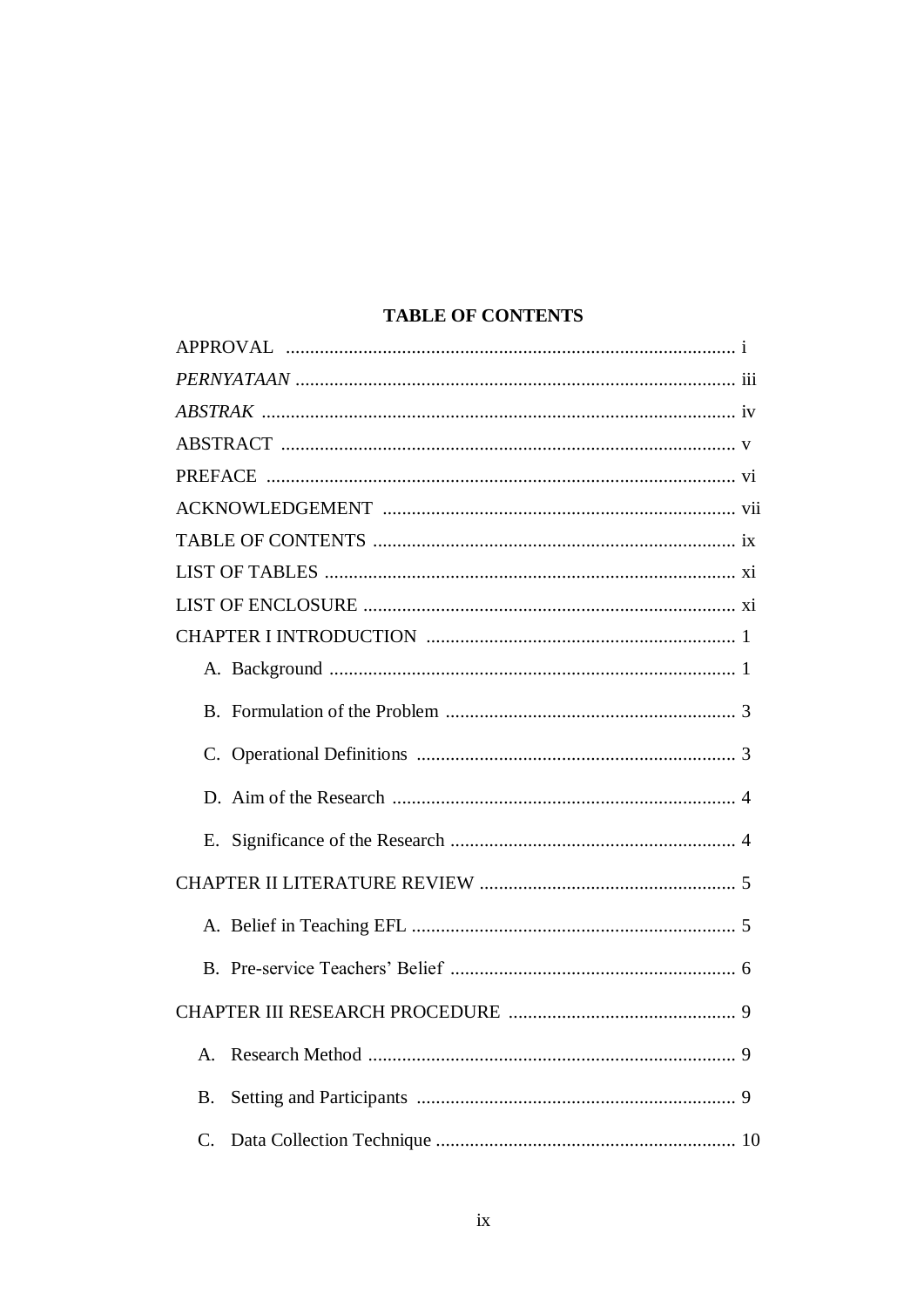| E. |                                                                          |  |
|----|--------------------------------------------------------------------------|--|
|    |                                                                          |  |
| А. |                                                                          |  |
| B. |                                                                          |  |
| C. | Students' characteristic and competence influence the method of teaching |  |
|    |                                                                          |  |
|    |                                                                          |  |
|    |                                                                          |  |
|    |                                                                          |  |
|    |                                                                          |  |
|    |                                                                          |  |
|    |                                                                          |  |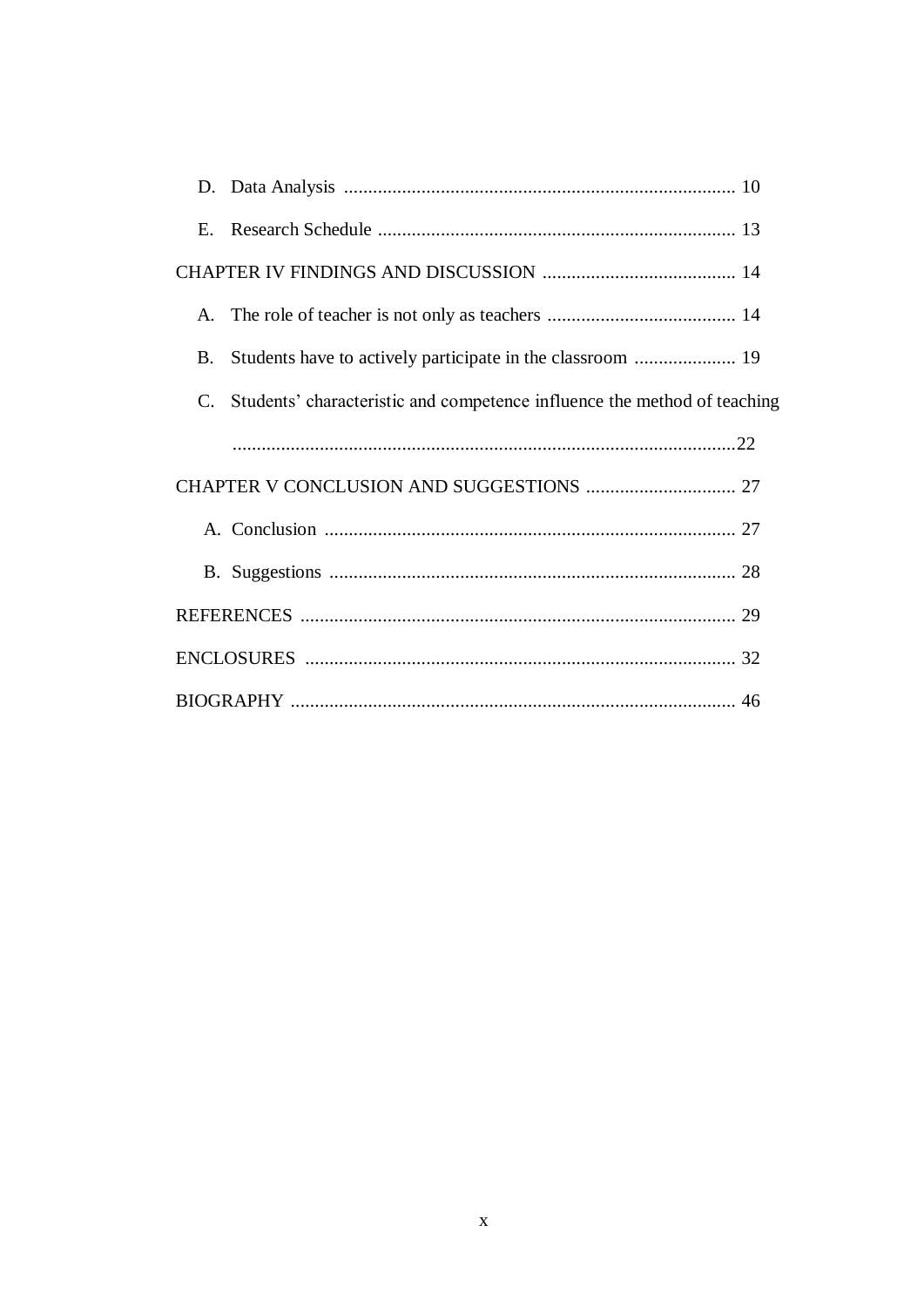# **LIST OF TABLES**